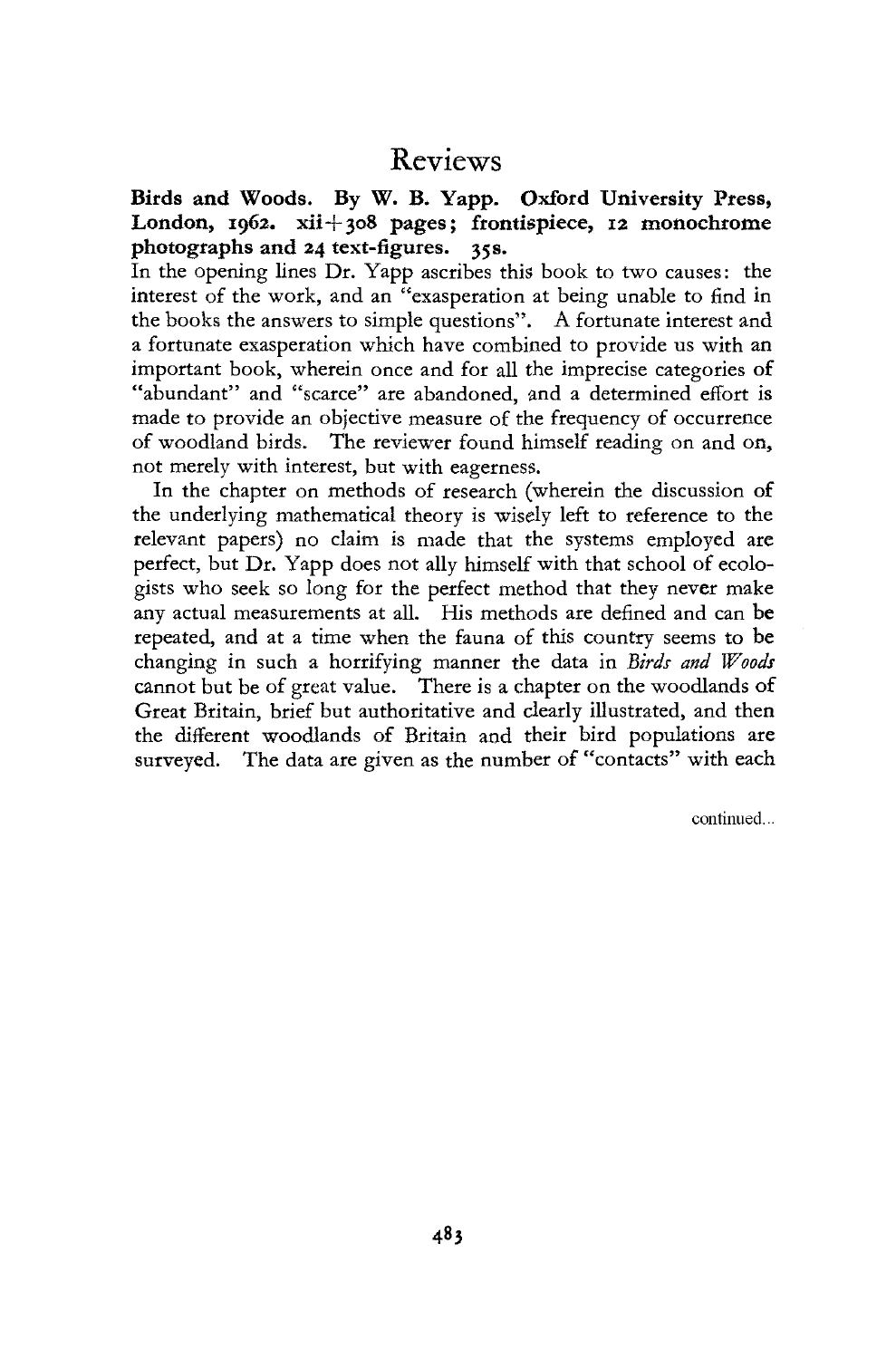#### BRITISH BIRDS

species in a stated period of time; relative abundance is expressed on the basis of the number of contacts with any one species stated as a percentage of all contacts; and, sometimes, a percentage frequency gives the percentage of a defined number of "time quadrats" in which a species was encountered. A chapter is devoted to the problems of woodland succession. (It is a pity that plate I, an aerial view of deciduous woodland, has been printed "upside down", so that the convexities of the canopy appear at first sight as concavities.)

The three chapters on the "Inter-relations of the Community" come, it must be admitted, as a disappointment—a disappointment due partly to the high standard of factual statement to which Dr. Yapp has accustomed his readers, and partly to the fact that in the realm of avian feeding ecology, at least, we are still at the horn-book stage. In the survey chapters the reader has been advancing in knowledge all the time; in the inter-relation chapters he will not quarrel with the generalisations presented, but he may not find them stimulating. In a brief discussion of density-dependence it is surprising to find that the increase of the Pied Flycatcher in the Forest of Dean after the provision of nesting-boxes is regarded as having "nothing to do with density dependent factors".

In a chapter on problems of distribution there is some bold but extremely reasonable speculation on the influence of climatic and edaphic factors upon the occurrence of certain species.

Nearly a quarter of the book is given to a "Systematic List" wherein the birds associated with woodlands are surveyed species by species. *Dr.* Yapp does not hesitate to disagree with other ornithologists when he considers that their data do not warrant their conclusions; and this is very stimulating. But *is* a Heron really to be described as a bird of the "tree-water ecotone"? It is found on trees, it is found in water, but is it necessarily found where trees and water meet ?

There is a carefully prepared index, and a valuable bibliography. This is a "big" book—not big in size, but big in scope and broad in treatment. No future worker on woodland birds is going to be able to neglect it as a standard of comparison, as a basis for speculation or as a source of inspiration. P. H. T. HARTLEY

# Die Brutvogel der Schweiz. Edited by U. N. Glutz von Blotz**heim. Verlag Aargauer Tagblatt, Aarau, 1962. 648 pages; 54 photographic illustrations; 26 maps and diagrams. No price given.**

This finely produced work on the breeding birds of Switzerland is written mainly in German, though some sections are in French. It is a result of the collaboration of some 56 Swiss ornithologists and is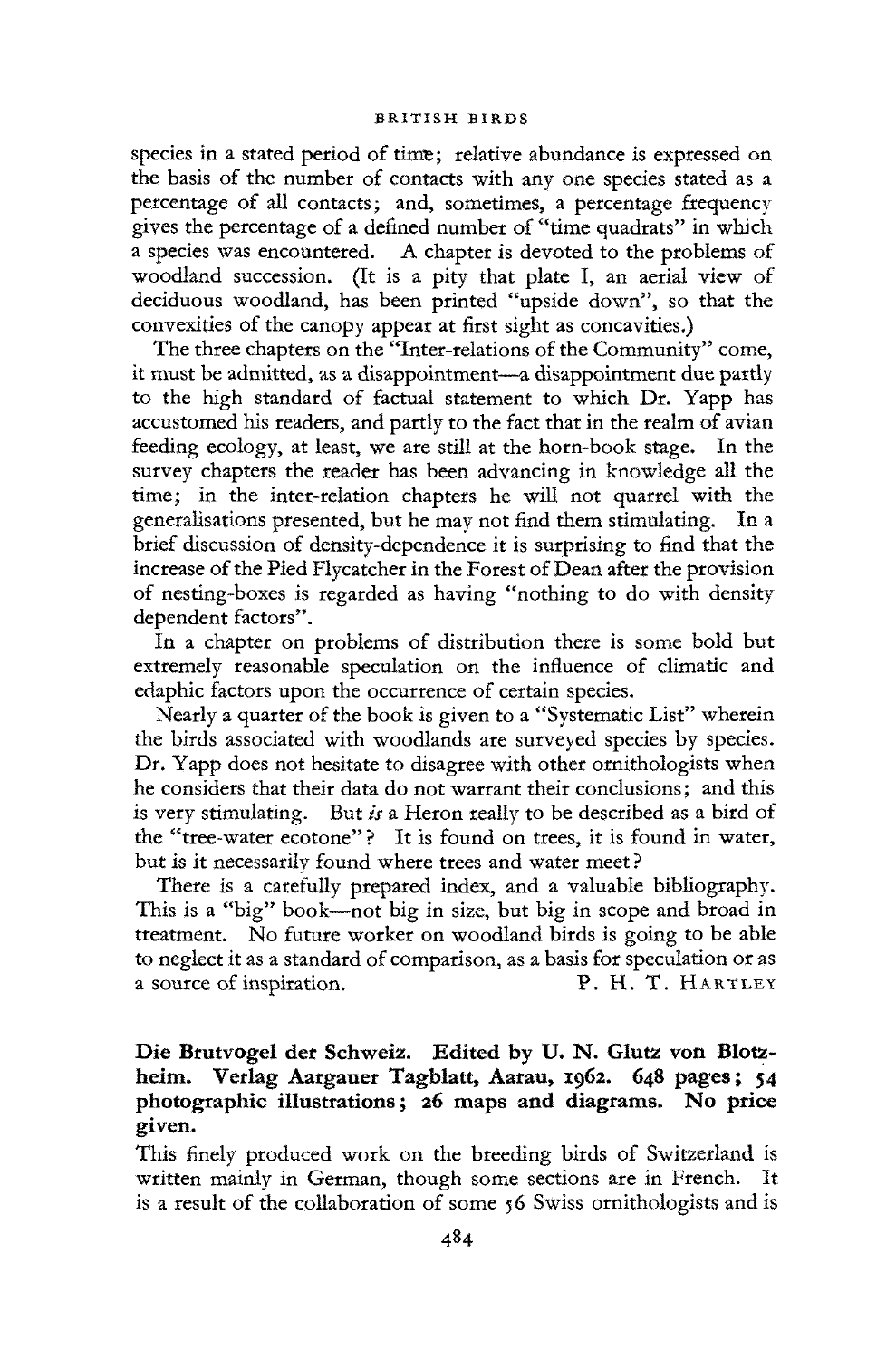## REVIEWS

designed not only to furnish the reader with all the existing information on the subject but also to act as a spur to further investigations which, it is hoped, will "soon make it out of date", though one must doubt that this can happen very quickly.

The book begins with a general section which deals in detail with the methods used by field ornithologists in studying breeding birds, with the geography and climate of Switzerland and with its vegetation. This section covers 148 pages and is illustrated by photographs of habitats and by a remarkable aerial panorama covering the whole of the country.

The rest of the book is devoted to the separate species, including those which bred in the past but do not do so now and those whose nesting must be regarded as doubtful. Species are, in general, treated under the following headings: distribution; habitat; population density, including population changes; feeding, including methods of feeding and food; reproduction, including nest-site, building of nest, beginning of laying, size of clutch, breeding results, number of broods, duration of breeding season, and incubation and fledging periods; and migrations, including arrival, departure and wintering. In a number of cases there is also a final section of remarks and suggestions indicating deficiencies in existing information about the species and ways in which these can be remedied. Breeding and other data are, in the main, based on Swiss experience, but a wide range of sources has been consulted and full references are given. It will be noted that plumage details, song and display are not regarded as coming within the sphere of the work. Each species is treated by the ornithologist who, presumably, knows it best. In 14 cases distribution maps are given.

The following breeding species have been gained during the present century. The Black-necked Grebe *{Podiceps nigricollis)* has nested for at least 30 years and is extending its range. The Purple Heron *{Ardea purpurea)* has established itself since 1941, though apparently only in one area. About two pairs of Gadwall *{Anas streperd)* have bred annually since 1959 and numbers on passage and in winter have increased considerably. The Shoveler *{Spatula clypeata)* was first proved to breed in 1917 and about six pairs now do so regularly. The Red-crested Pochard *{Netta rufina)* was first proved to breed in 1919 and 36 pairs are known to have done so in 1952; there has also been a great increase in numbers on autumn passage, thousands of birds being involved. Pochard *(Aythya ferina),* Tufted Duck *{A. fuliguld)* and Goldeneye *(Bucephala (languid)* have all nested once or more in recent years, but have not apparently become established. The Collared Dove *{Streptopelia decaocto)* was first recorded in 1948 and probably nested about 1950 though breeding was not positively con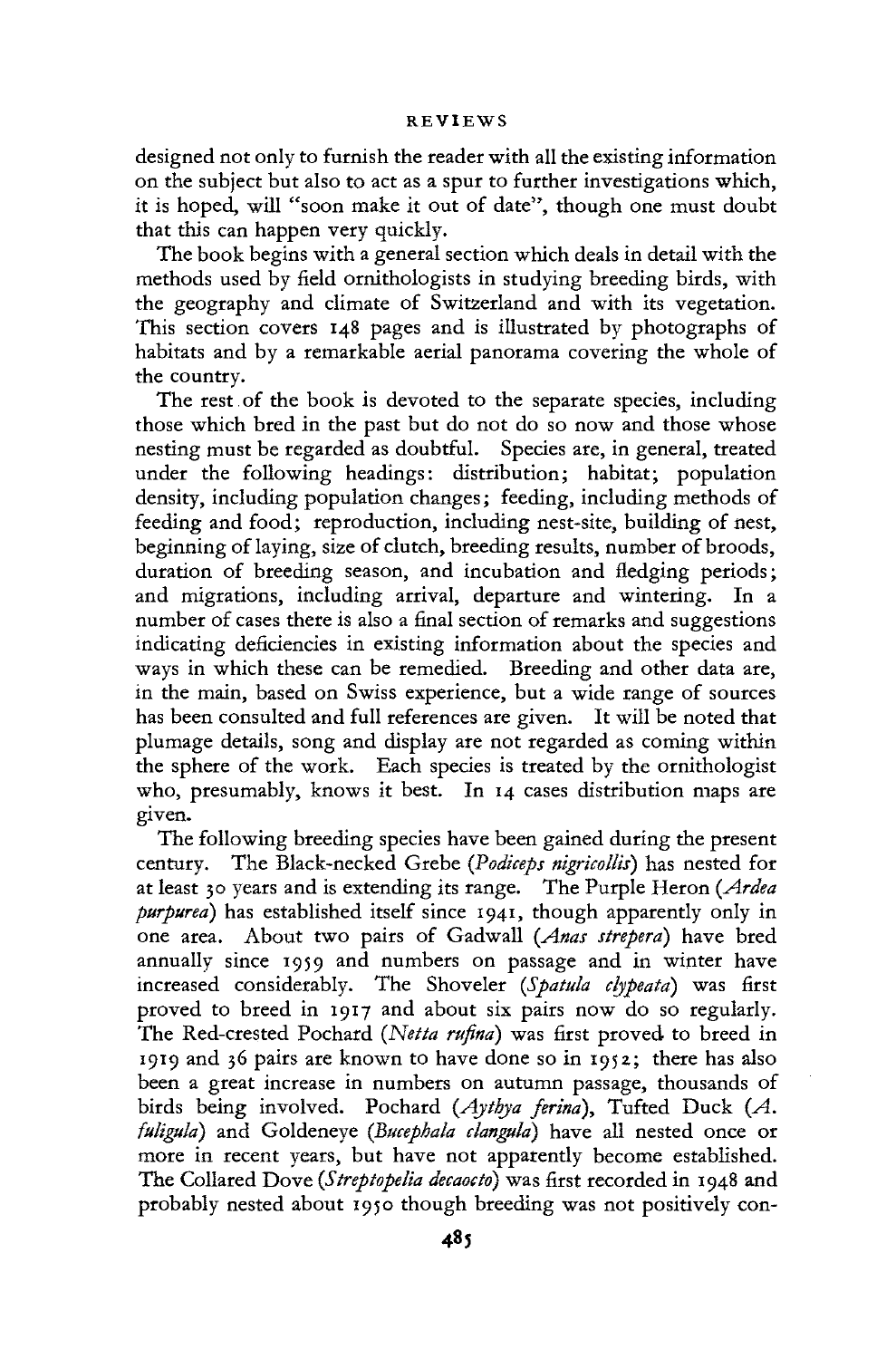firmed until 1955; since then expansion has been rapid and is still continuing. The Fieldfare *(Turdus pilaris)* first nested in 1923 and has since colonised much of the country; it is still extending its range westwards. Savi's Warbler *(Locustella luseinioides)* was first recorded in recent years in 1943; singing males have since been regularly noted, but breeding has been proved only once, in 1956. The Sedge Warbler *(Acrocephalus schoenobaenus)* has also been found nesting only once, as long ago as 1903. The first record of the Melodious Warbler *(Hippolais polyglotta)* was in 1948; breeding was proved in 1960 when the species was found to be well established in certain areas south of the Alps. The Barred Warbler *{Sylvia nisorid)* is known to have nested once, in 1952; this species has been recorded on passage only nine times during the last 90 years. The Collared Flycatcher *(Muscicapa*  albicollis) was not found breeding between 1835 and 1949, but it now nests over a considerable area. The first real evidence of the nesting of the Penduline Tit *(Remi^ pendulinus)* was obtained in 1952 and sporadic and irregular breeding has occurred since.

The list of birds which have been lost during this same period is fortunately much shorter and comprises only the White Stork *(Ciconia eiconia)* which has not nested since 1950, the Osprey *(Pandion haliaeius)*  which has not done so for some 50 years, the Redshank (*Tringa totanus*) which was last recorded breeding in about 1930, the Short-eared Owl *(Asio flammeus)* which is not known to have nested since 1939 and the Bluethroat *(Cyanosykia svecicd)* which has not been proved to nest for some 30 years. All these birds, except the White Stork, were only known to breed in very small numbers and all still occur regularly on passage. It seems probable, however, that the Crested Lark *(Gakrida eristata*) has also ceased to breed, the last record being for 1959. This species appears to have colonised Switzerland during the second half of the 19th century and to have been most numerous during the first 20 years of the present one. The decline set in towards the end of the 1930s and is attributed to the many cold winters, the disappearance of the horse and the chemical destruction of weeds at railway yards.

A number of species have become commoner or more widespread since 1900. Great Crested Grebes *(Podiceps cristatus)* have greatly increased over the past 40-50 years. Protection has improved the position of the Heron *(Ardea einerea)* over the past 30 years, though numbers are still apparently less than in the last century. The Little Bittern *(Jxobrychus minutus)* has both increased in numbers and extended its range. The Mute Swan *(Cygnus olor),* originally introduced, is steadily growing in numbers. The Golden Eagle *(Aquila chrysaetos)*  seems to have increased somewhat and 40-50 pairs now nest. The Coot *(Fulica atrd)* has increased considerably and appears to be still extending its range. The Lapwing *{Vamllus vanellus)* was decreasing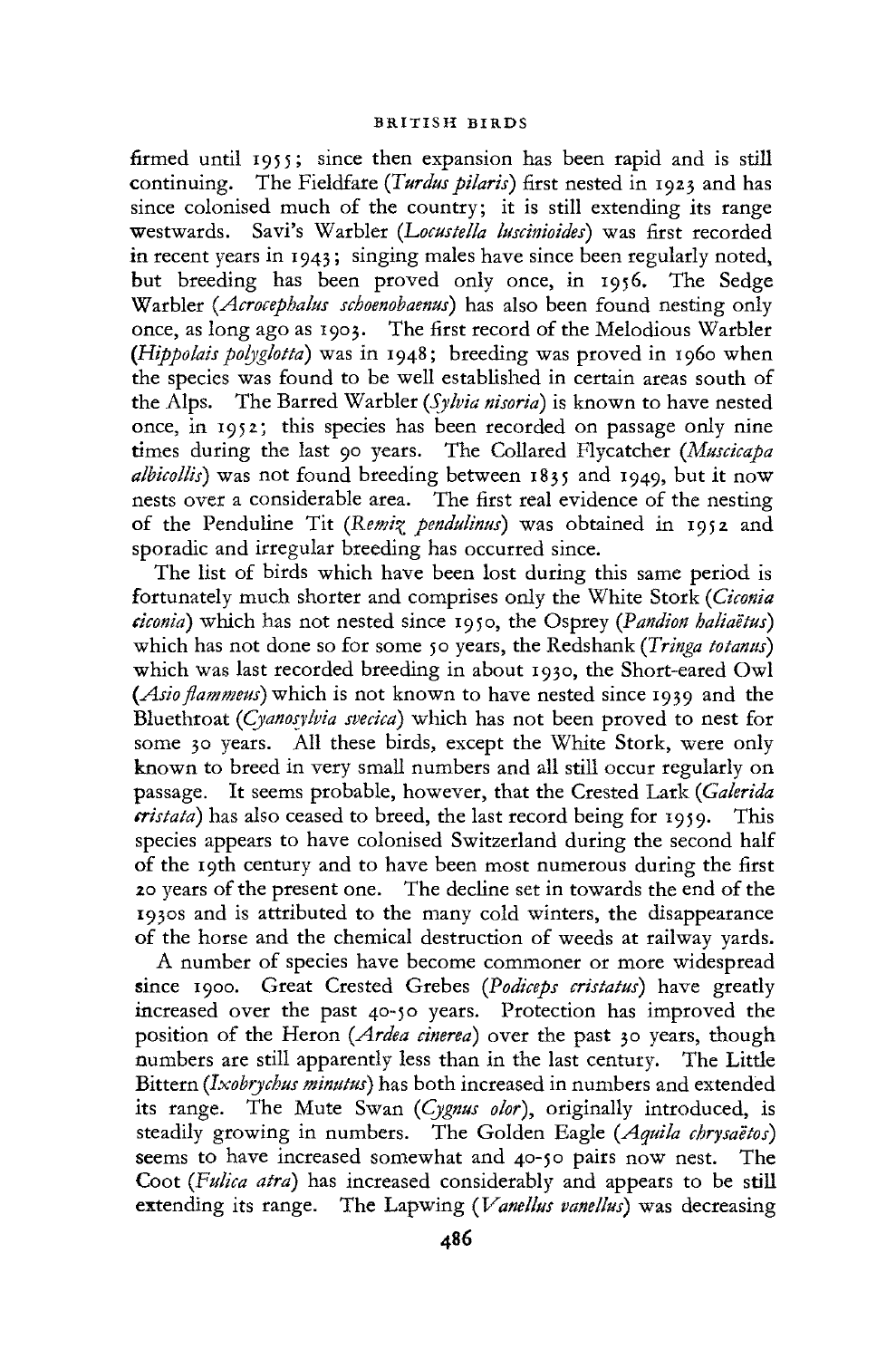## REVIEWS

until the 1930s, since when the population has recovered to about 366 pairs. Both the Black-headed Gull *(Lams ridibundus)* and the Common Tern *(Sterna hirundo)* have increased as a result of protection. The Turtle Dove *(Streptopelia turtur)* has become much commoner in some localities. Since the end of the 1940s the Black Woodpecker *(Dryocopus martins)* seems to have been extending its range. The Great Reed Warbler *(Acrocephalus artmdinaceus),* which began to colonise Switzerland about 1870, had occupied all suitable areas by 1920. The Pied Flycatcher *(Muscicapa hypoleuca*) has greatly increased both in numbers and range since about 1920. Corn and Ortolan Buntings (Emberiza *calandra* and *hortulana)* have both become commoner, the latter occupying new areas in the south-west since 1920, The Greenfinch *(Chloris cbloris)* has increased in recent years and the Serin *(Serinus canarius),*  which has been extending its range since the middle of the 19th century, is also still spreading. The Alpine Chough *(Pjrrhocorax graculus)* appears to be on the increase. The Raven *(Corvus corax)* has been expanding since 1950 and has reoccupied districts from which it had been absent for some years.

On the other hand, a good many species are stated to be declining. The Partridge *(Perdix perdix),* Quail *(Coturnix cotumix)* and Corncrake *(Crex crex)* have all decreased, apparently as a result of changed methods of agriculture. The Little Ringed Plover *(Charadrius dubius)*  has decreased greatly since the beginning of the century owing to destruction of nesting sites by dredging and the building of dams, and similar factors have led to a decline in the numbers of Snipe *(Gallinago gallinago).* Habitat destruction has also greatly affected the numbers of both the Curlew *(Numenius arquatd)* and the Common Sandpiper *(Tringa hypoleucos),* and only about 20 pairs of the former now nest. The Eagle Owl *{Bubo bubo)* is becoming scarcer and scarcer despite protection, so much so that its eventual extinction is feared; at present the main threat is from the growing number of aerial cables in the mountains. The Little Owl *(Athene noctud)* has also decreased, largely as a result of improved forestry and the destruction of old trees. Kingfishers *(Alcedo atthh)* have suffered from losses of both nesting sites and food supplies, and only a few pairs now breed. The disappearance of old fruit trees has similarly led to a decline in the numbers of Lesser Spotted Woodpeckers *(Dendrocopos minor).* Swallows *(Hirundo rusticd)* and House Martins *(Delichon urbicd)* continue to decrease despite fluctuations. Red-backed, Lesser Grey and Great Grey Shrikes *(Lanius cristatus, minor* and *excubitor)* all appear to have decreased, perhaps as a result of the clearance of trees and bushes. The Stonechat *(Saxicola torquatd)* seems to be less widespread than formerly. The Blue Rock Thrush *(Monticola solitarius)* has declined and is now only a sporadic breeder in the south. The Orphean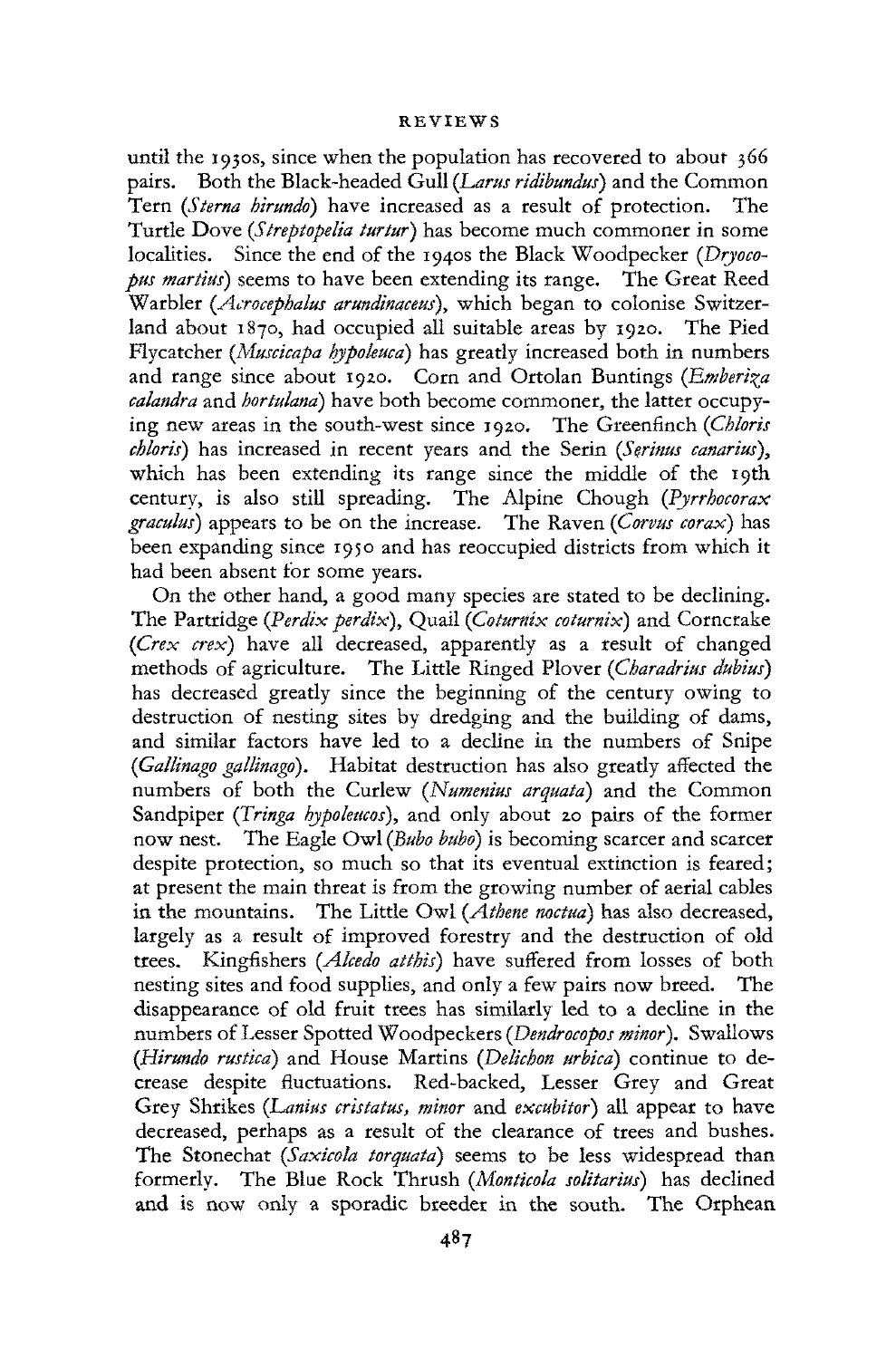Warbler *(Sylvia bortensis)* has declined since the first quarter of the century and now nests only irregularly. The Linnet *(Carduelis cannabind)* has decreased greatly in some areas as a result of agricultural improvements. The Chough *{Pyrrhocorax pyrrhocorax)* was formerly commoner and more widely distributed than it is at present, but its numbers seem to have remained stable over the past 10-15 years.

Those who are contemplating visiting Switzerland in search of the typical Alpine birds will be glad to learn that all those not mentioned above are, on the whole, apparently maintaining their numbers. Species which nest at high altitudes are naturally less subject to disturbance from human activities though, on the other hand, their exact status may be less easy to determine. The Alpine Accentor *(Prunella collarii),* for example, may have ceased to breed in the Jura, though this is not certain; incidentally, little is known of the breeding biology of this bird. Interesting data about the Alpine Swift *(Apus melba)* are given; in 1959-60 at least 800 pairs nested in buildings, the largest colony being of 156 pairs, while up to 25 pairs nested in cliffs.

This is a most valuable work, not only for those interested in questions relating to ecology, breeding biology and distribution, but also for the casual ornithological visitor to Switzerland. Those involved are to be congratulated on its production.

D. D. HARBER

**Vara Faglar i Norden (Our Birds in the North). Second edition edited by Kai Curry-Lindahl (Swedish text). Bokforiaget Natur och Cultur, Stockholm, 1961. Volume III, 503 pages; coloured and black-and-white plates, and maps. (Four volumes**: **Sw. Kr. 430.)** 

Swedish ornithologists will not be alone in finding the third volume of the revised edition of *Vara Faglar i Norden* as informative and useful as its predecessors (reviewed in *Brit. Birds,* 54: 74-78). The whole work follows the Wetmore order and this volume covers the skuas, gulls, terns, auks, pigeons, cuckoos, owls, nightjars, swifts, kingfishers, bee-eaters, rollers, hoopoes, woodpeckers, larks, swallows and martins—64 species and races in all.

Again Dr. Curry-Lindahl and his associates have to report losses and gains in the Swedish avifauna. A marked alteration in climatic conditions has led to the disappearance of the Roller *(Coracias garrulus)* from all but one of its Swedish haunts, and has perhaps banished the Hoopoe *(Upupa epops),* last known to breed there in 1954. Black Terns (Chlidonias niger), too, are neither as common nor as widely distributed as they were at the beginning of the century. From the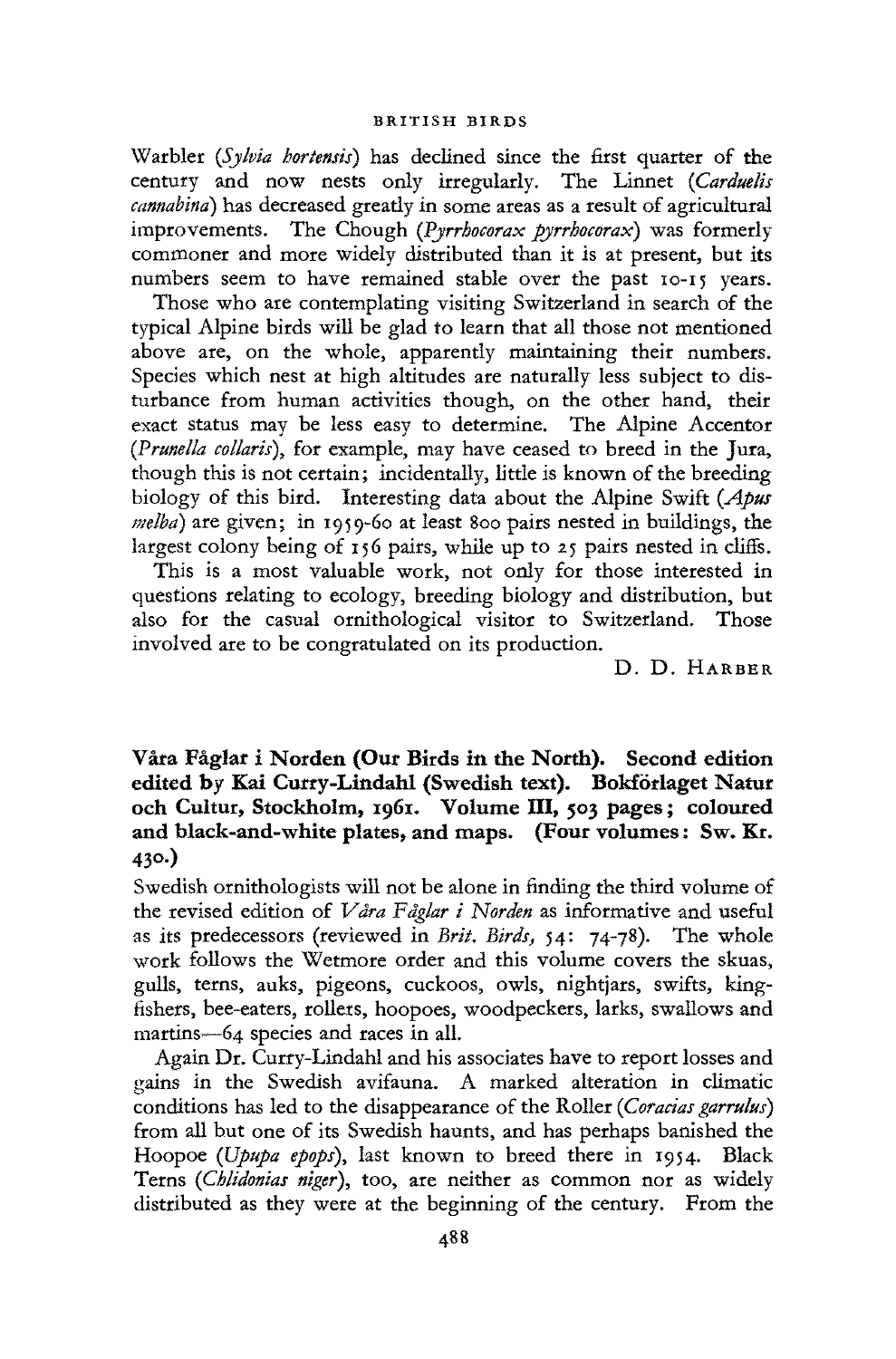#### **REVIEWS**

west coast come disturbing reports of the Black Guillemot *(Cepphus grylle),* some of the colonies being greatly reduced in numbers and others, in the Skagerrak, even totally deserted. Here the species is represented by the western race, *atlantis;* Baltic colonies—all populated by the nominate race—have meanwhile maintained their strength. Birds that rely on rotting and hollow trees for nesting-sites have all become scarcer where modern methods of forestry are practised. The Three-toed Woodpecker *(Picoides tridactylus),* in particular, seems to have been seriously affected by the clearance of unsound timber, and in some "improved" woodlands there is little to be seen of the Stock Dove *(Columba oenas),* a species which, however, has appeared and multiplied elsewhere. The Grey-headed Woodpecker<sup>1</sup> (Picus *canus)* is being ousted in many places by the Green Woodpecker (P. *viridis*), but is actually increasing in parts of Jämtland not yet colonised by the stronger bird. Local ornithologists take a despondent view of the outlook for the Middle Spotted Woodpecker *(Dendrocopos medius)*  with its preference for old, tall, deciduous woods. Every effort is being made to save the Eagle Owl *{Bubo bubo),* even to the extent of restocking some deserted strongholds; there are now estimated to be over 300 pairs of these fine owls distributed over the country, the majority in Norrland. Recent winter movements of the Great Grey Owl *{Strix nebulosd)* have been on a lesser scale than those recorded in the past, which, Curry-Lindahl fears, implies a considerable fallingoff in the numbers breeding in Lapland. The Crested Lark (Galerida *cristata)* shows little tendency to recover from the havoc of the disastrous winters of  $1940-42$ . First recorded as nesting in Sweden in  $1850$ , this lark gradually extended its range until, some thirty years ago, it could be described as relatively common in the southern districts; but today it breeds only sparingly, in Skane, Halland and the neighbourhood of Goteborg. Finally, both House Martins *(Deliehon urbicd)* and Sand Martins *(Riparia riparia)* have withdrawn from some of their breeding stations.

Against this rather depressing record must be set one notable addition to the native avifauna, and a quite satisfying list of species which have gained or recovered ground. Noted for the first time in 1949, the Collared Dove *(Streptopelia decaocto)* now breeds regularly in Skine and Halland, is still advancing northwards, and has been found nesting in Uppland and Narke. Even in Sweden this dove lays two or three clutches a year, the last, in one case, at the end of October. With the exception of the Little Gull *(Larus minutus)*, the indigenous gulls are increasing and occupying fresh territory. Most impressive has been the progress of the Herring Gull (L. argentatus), now established on many of the Lapland lakes. The yellow-legged form, which has taken to nesting in the interior of Finland, regularly winters in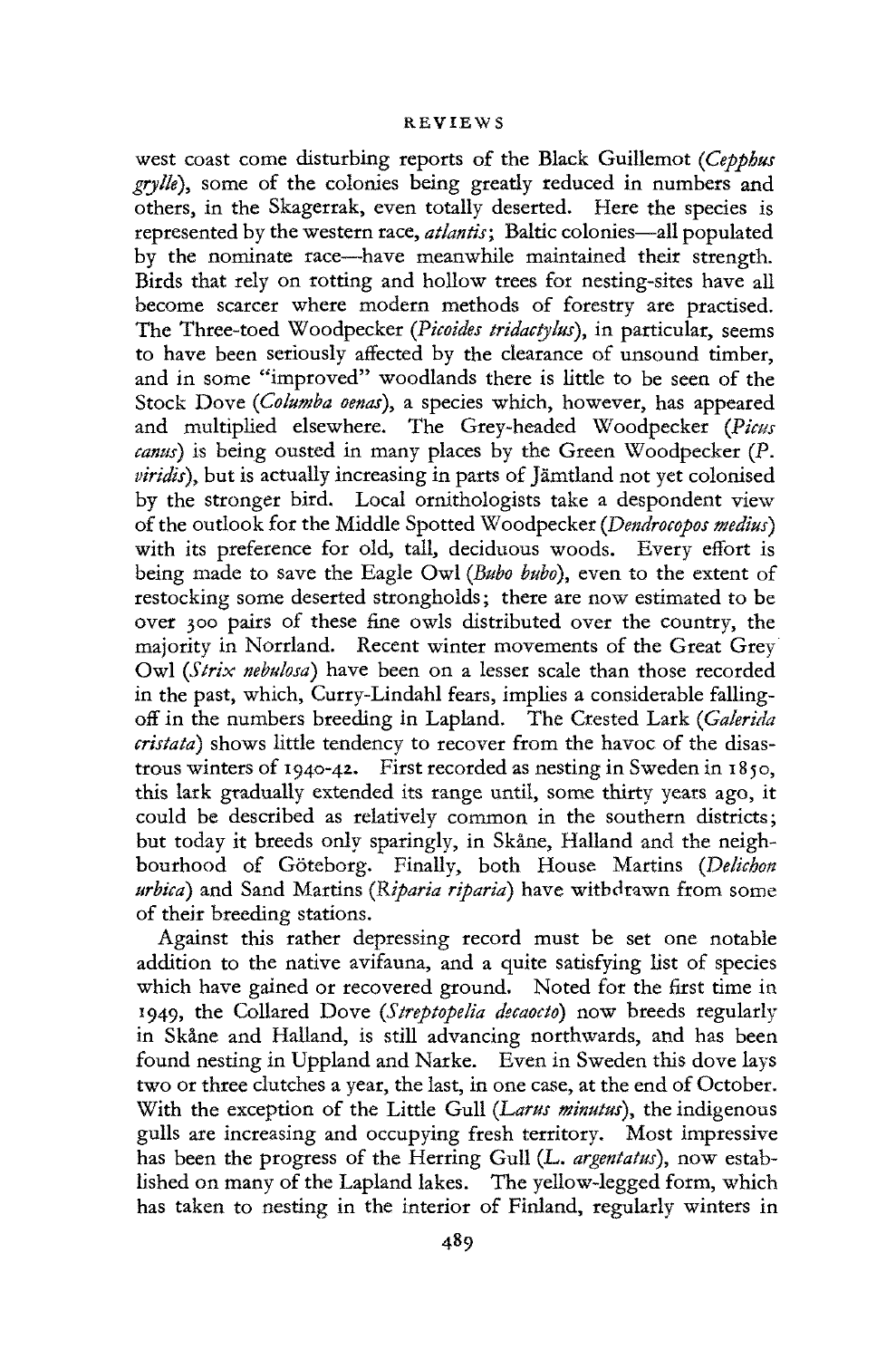Swedish waters. A newcomer in 1911, the Sandwich Tern *(Sterna sandvicensis)* appears to be more than holding its own. Meanwhile, Caspian Terns *(Hydroprogne caspid)* have twice reared broods as far north as Haparanda, and for at least a decade—from 1947 to 1957 two or three pairs of Little Terns *(S. albifrons)* have nested on islands in Lulea, seven degrees beyond the previously known limit of the range. Far commoner in southern and central Sweden than it was, the Woodpigeon *(Columba palumbus)* has also made its way northwards, through the coastal districts, to Haparanda, and it has even been seen in Tornea Lapland. Thanks to protection, the colony of Guillemots *(Uria aalge)* on Stor Karlo, only 19 strong in 1880, totalled 40,000 birds in 1954; this is the more satisfactory as Karlo is one of the few stations of *intermedia,* a form confined to the Baltic. A handful of Barn Owls *(Tyto alba)* fortunately survived the hard winters of the early 1940s, and by 1954 the number of occupied sites had reached three figures.

In this volume nine well-known Swedish ornithologists are responsible for the "popular-scientific" essays, which invite quotation as frequently as those in the previous ones. Recent field-work has not confirmed Sven Ekman's rather far-fetched theory that some Long-tailed Skuas *(Stercorarius longicaudus)* breed alternately in Sweden and Russia. On the contrary, flocks of these birds do ascend the Lapland fells even in seasons when Lemmings *(Lemmus lemmus)* and voles alike have almost disappeared; but they do not disperse, and, of course, make no attempt at nesting. Under such adveise conditions, the skuas have sometimes been reduced to feeding on carrion. Curry-Lindahl, who himself deals with the native gulls, considers each one as a predator, coming finally to the conclusion that while a very large colony of any one of these birds can be a serious menace to wild life, the harm done by gulls in general has been exaggerated, at least in Sweden. For example, despite the increase in the number of big gulls over the last two decades, at least three ducks—the Eider *(Somateria mollissima),* the Shelduck *(Tadorna tadornd)* and the Tufted Duck *(Aythya fuligula)*—have become more plentiful. Of the three large gulls, the Lesser Black-backed *{Larus fuscus)* seems to be the least destructive, as remains of young birds were detected in only 14 out of 1,276 pellets gathered at breeding-stations. Brief reference is made to wild hybrids between gulls—including the rather unexpected one of Lesser Black-backed X Black-headed *(L. fuscus* X *ridibundus)*—but in no case is it stated whether the bird in question was obtained, or seen, in Sweden.

White-breasted birds have occasionally been noted amongst Swedish breeding Barn Owls; three of a brood hatched by one of these resembled their parent while the fourth was a typical example of the dark-breasted phase. Paul Henrici calls attention to the curious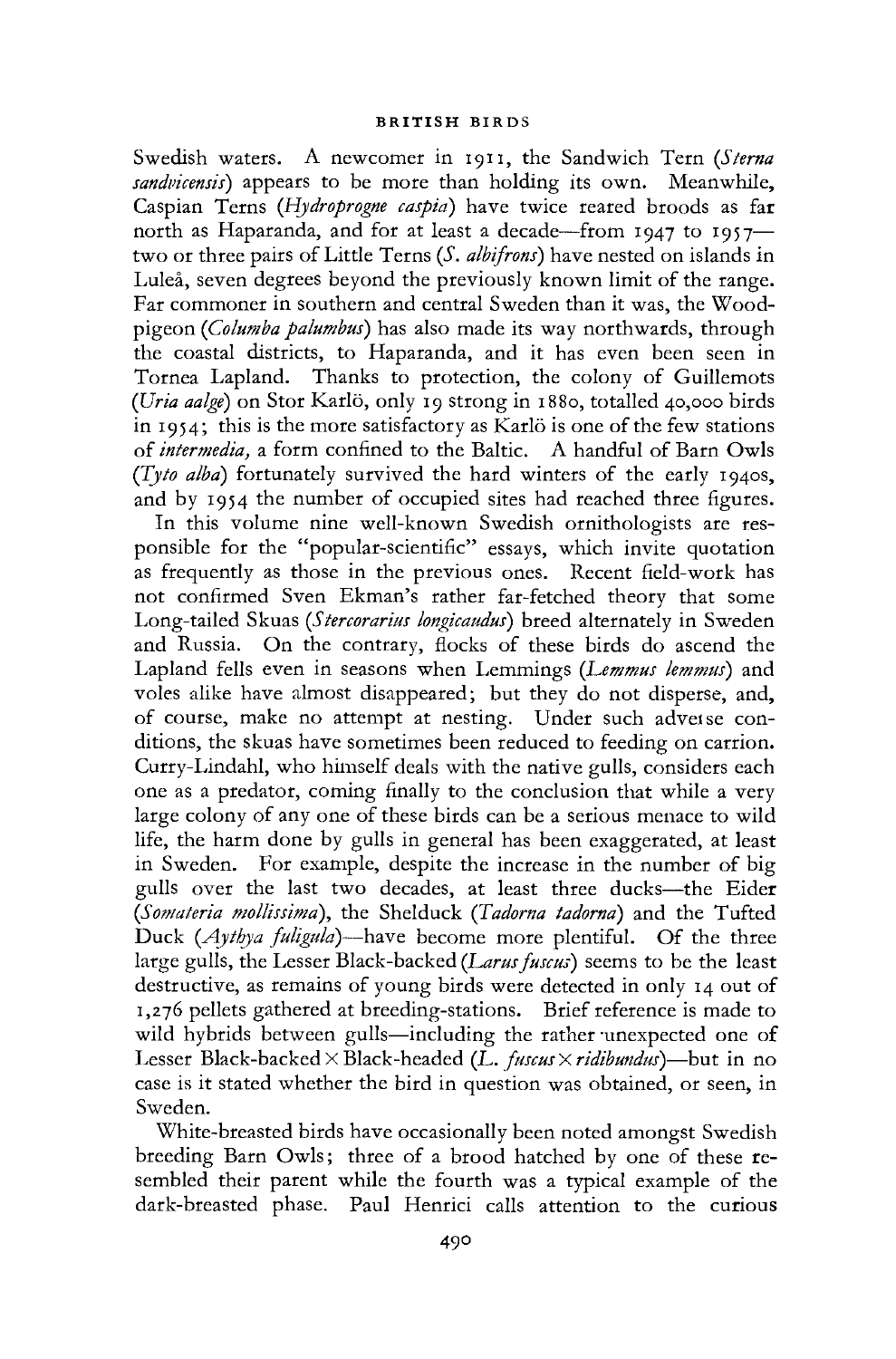#### REVIEW S

winter-larders of the Pygmy Owl *(Glaucidium passerinum),* one of which held seven Common Shrews *(Sorex araneus),* a Lesser Shrew *{S. minutus),* a House Mouse *(Mus musculus),* a Wood Mouse *(Apodemus sylvaticus),* twelve voles, two Great Tits *(Partis major),* a Coal Tit (P. *ater),* a Crested Tit *(P. cristatus),* two Willow Tits (P. *atricapillus)* and two Goldcrests *(Regulus regulus).* This tiny owl can surely rank amongst the more formidable predators, as it has even been known to overcome a Three-toed Woodpecker! Tawny Owls *(Strix aluco)* are often the first birds to set about nesting in Sweden, one once laying in December.

The life-histories of the various woodpeckers are especially interesting. One of two Green Woodpeckers quarrelling over an ant-hill killed its opponent with a peck that penetrated the skull. This species has mated with the Grey-headed Woodpecker, and interbreeding has also occurred between the Great Spotted and White-backed *(Dendrocopos major* and *kucotos).* Nests of Starling *(Sturnus vulgaris),* Chaffinch *(Fringilla coelebs)* and Stock Dove have been rifled and adult sparrows *(Passer)* attacked by Great Spotted Woodpeckers. Being less discriminating in its diet, this species requires a smaller territory than its White-backed ally. Curry-Lindahl credits the Black Woodpecker *(Dryocopus martins)* with hearing keen enough to locate an ant-nest under the snow.

While colonising southern Sweden, the Crested Lark followed the railways from station to station. This, together with its habit of nesting by the permanent way, earned it the name of the "Railway Lark" (Järnsväglärka). The Sand Martins in some coastal districts nest under stones on flat ground. More space is devoted to the Cuckoo *(Cuculus canorus)* than to any other bird. The list of species victimised in Sweden runs to thirty-eight, with the Shore Lark *(Eremophila alpestris)* as the most surprising. The parasitic eggs resemble those of the host more frequently, and more closely, in Sweden than in Britain. Eight well-defined types occur, some generally distributed, others more or less restricted to certain areas. The "Reed Warbler" type, for example, is found in Skane, while the "Brambling" type predominates in Lapland. Though not neglecting the field-work of his countrymen, the writer of this essay, Curry-Lindahl himself, has drawn largely on foreign sources, including such well-known authorities as Chance, Makatsch, Paulsen and Rey. Prominence is given to the late P. F. Bunyard's account of a Cuckoo removing its eggs in its bill from the old nest of a Moorhen *(Gallinula chloropus)* to the nests of two Reed Warblers *(Acrocephalus scirpaceus).*  The reviewer has no wish to revive old controversies; but he feels obliged to point out that, while Chance took pains to have his important discoveries confirmed by independent witnesses, Bunyard neglected